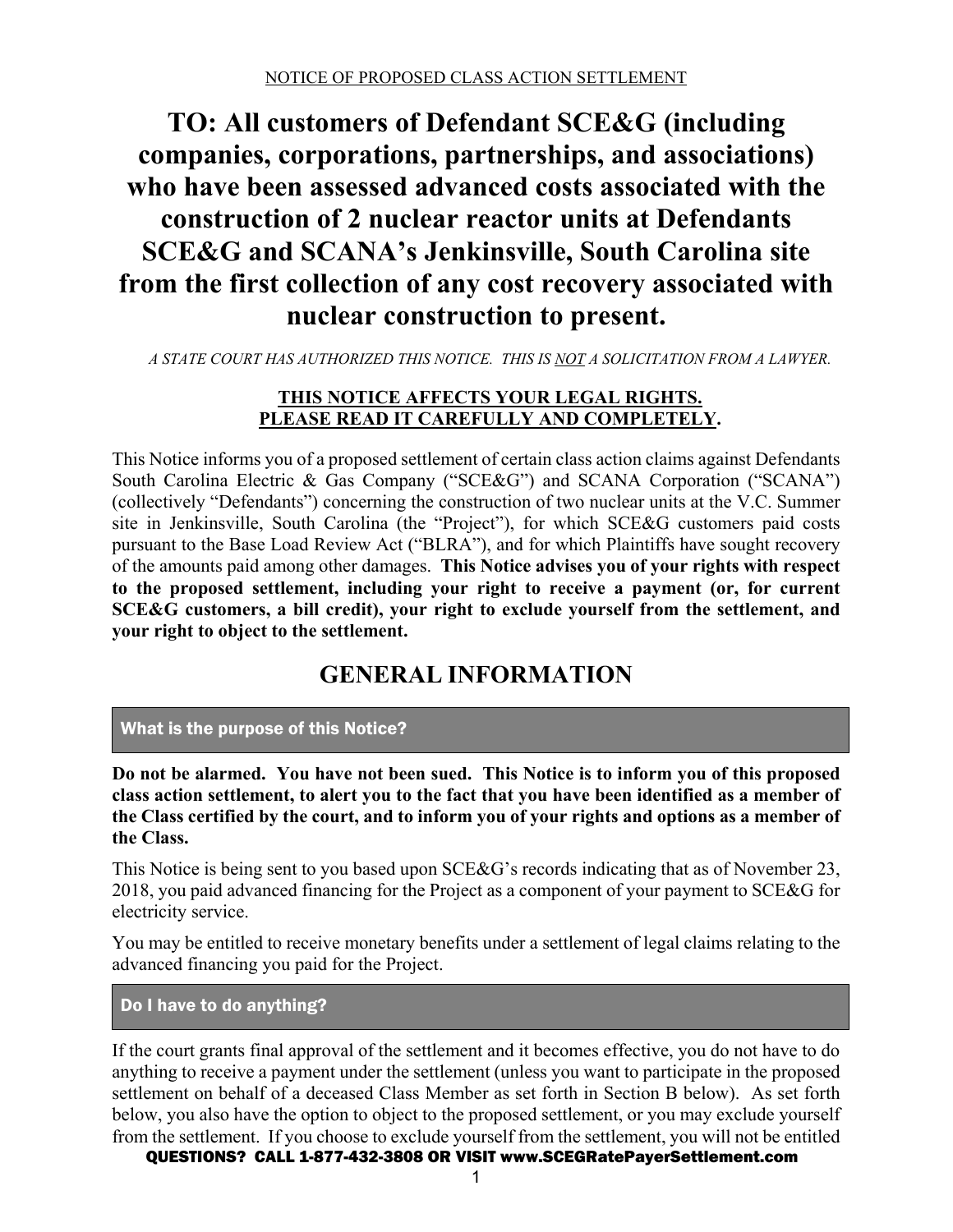to receive any of the benefits provided by the settlement, and you will retain the right to file any claim you may have against Defendants on your own and at your own expense.

### What is a class action lawsuit?

In a class action, one or more people called "Class Representatives" sue on behalf of people who have similar claims. All these people are a "Class" or "Class Members." The Class Representatives who sued – and all the Class Members like them – are called the Plaintiffs. The entities the Class Representatives sued are called the Defendants. One court resolves the issues for all Class Members, except for those who may choose to exclude themselves from the Class. This Notice is provided because the Defendants have agreed to a proposed settlement with the Class and the Court has decided that this matter should proceed as a class action lawsuit.

# **INFORMATION ABOUT THE CLASS ACTION**

## What is the nature of this class action lawsuit?

This lawsuit was initiated as three separate class actions filed in August 2017 following the announcement by Defendants of their intention to abandon the construction of the Project, which had been ongoing and financed by SCE&G customers since 2009. The Class Representatives, on behalf of all members of a proposed Class, consolidated their claims in a Consolidated Complaint filed in this litigation on May 31, 2018 (the "Complaint"). Plaintiffs asserted various claims against Defendants related to the construction of the Project, for which Plaintiffs paid costs pursuant to the BLRA. Plaintiffs seek recovery of the amounts paid among other damages. Plaintiffs allege, among other things, that Defendants breached various duties in the construction of the Project and improperly charged Plaintiffs advanced financing costs. Plaintiffs' allegations are detailed in the Complaint, a copy of which may be reviewed at www.SCEGRatePayerSettlement.com.

Defendants deny that they engaged in any wrongful conduct or that they violated the law in any way. Defendants contend that the claims asserted in this litigation have no merit and that they have agreed to the proposed settlement to put to rest this controversy and avoid the risks inherent in complex litigation.

SCE&G has filed a petition (Dkt. No. 2017-370-E) with the South Carolina Public Service Commission ("PSC") seeking, among other things, a finding that SCE&G's decision to abandon the Project was prudent, allowing for SCE&G to recover costs related to the Project, and a finding approving the proposed merger of SCANA with Dominion Energy, Inc. This proposed settlement relates to matters pending before the PSC.

### How is the class defined?

By Order dated September 20, 2018, the South Carolina Court of Common Pleas for Hampton County (the "Court") certified (defined) the following Class of persons in this case:

All customers of Defendant SCE&G (including companies, corporations, partnerships, and associations) who have been assessed advanced costs associated with the construction of 2 nuclear reactor units at Defendant SCE&G and SCANA's Jenkinsville, South Carolina site from the first collection of any cost recovery associated with nuclear construction to present.

According to Defendants' records, you are a member of the Class.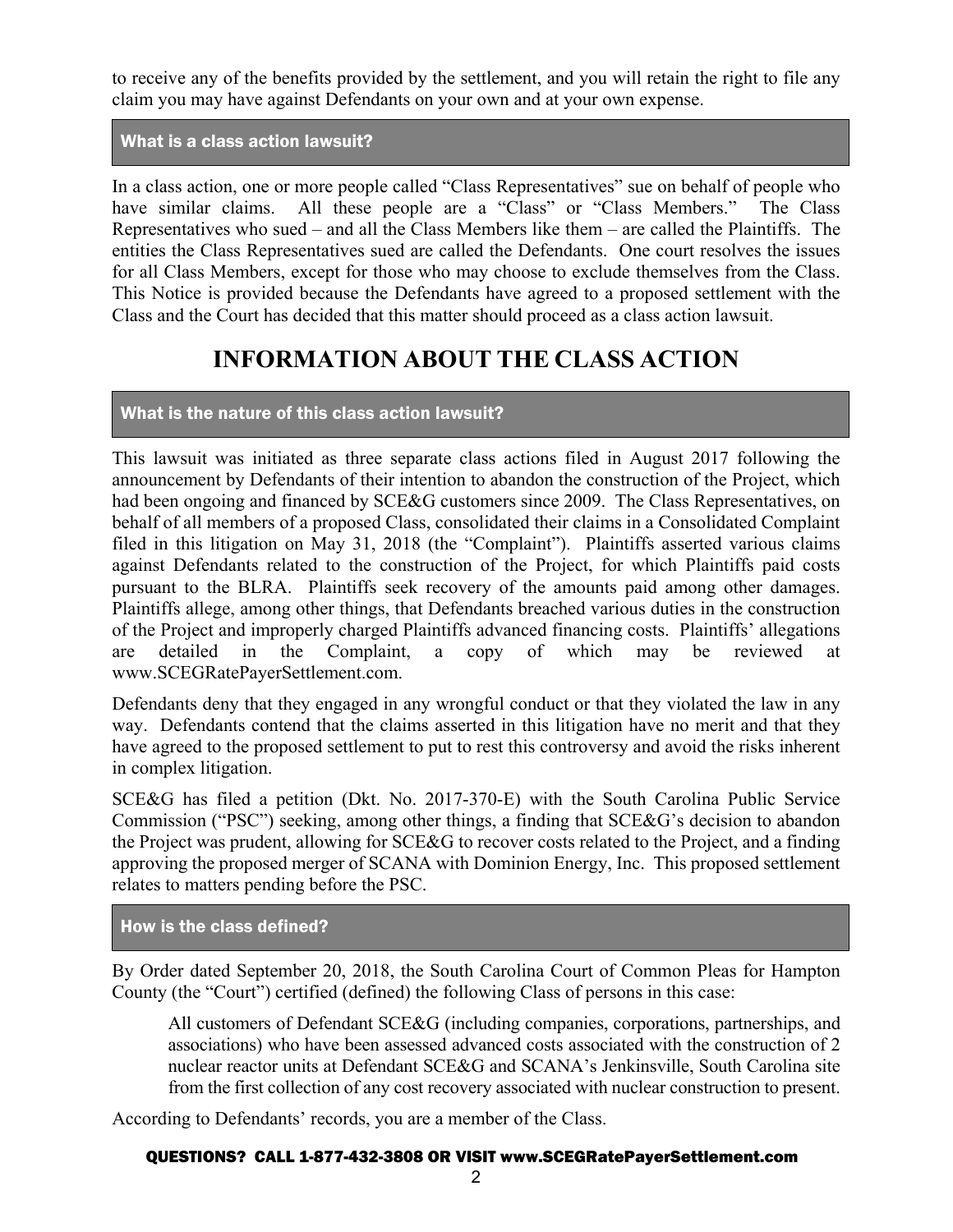Who are the Class Representatives?

As part of its certification order, the Court designated the three Named Plaintiffs in this lawsuit, Richard Lightsey, LeBrian Cleckley, and Phillip Cooper, to act as the Representatives for the Class.

Who are counsel for the Class?

The Court appointed Strom Law Firm, LLC, Richardson Patrick Westbrook & Brickman, LLC, Speights & Solomons, LLC, McGowan Hood & Felder, LLC, and Bell Legal Group, LLC as Counsel for the Class.

The addresses for Class Counsel are as follows:

#### **STROM LAW FIRM, LLC**

2110 Beltline Boulevard Columbia, SC 29204

#### **RICHARDSON, PATRICK, WESTBROOK & BRICKMAN, LLC**

P. O. Box 1368 1730 Jackson Street Barnwell, SC 29812

**SPEIGHTS & SOLOMONS, LLC**

100 Oak Street Hampton, SC 29924

#### **BELL LEGAL GROUP, LLC**

219 Ridge Street Georgetown, SC 29440

#### **McGOWAN, HOOD & FELDER, LLC**

321 Wingo Way, Suite 103 Mt. Pleasant, SC 29464

Who are the Defendants in this Lawsuit?

South Carolina Electric & Gas Company, SCANA Corporation, and the State of South Carolina (the "State") are the Defendants in this lawsuit. The State is a defendant because Plaintiffs challenge the constitutionality of the BLRA. Plaintiffs do not seek any monetary relief from the State, and no monetary relief is being provided by the State in this proposed settlement.

# **YOUR OPTIONS AND RIGHTS WITH RESPECT TO THIS PROPOSED SETTLEMENT**

You have a choice. You can remain a member of the Class *or* you have the right to exclude yourself from the Class. If you remain a member of the Class, you will participate in the proposed settlement, if finally approved by the Court. If you remain a member of the Class, you also have the right to object in writing to any part of the settlement if you choose to do so. Each of these choices has consequences that you should understand before making your decision.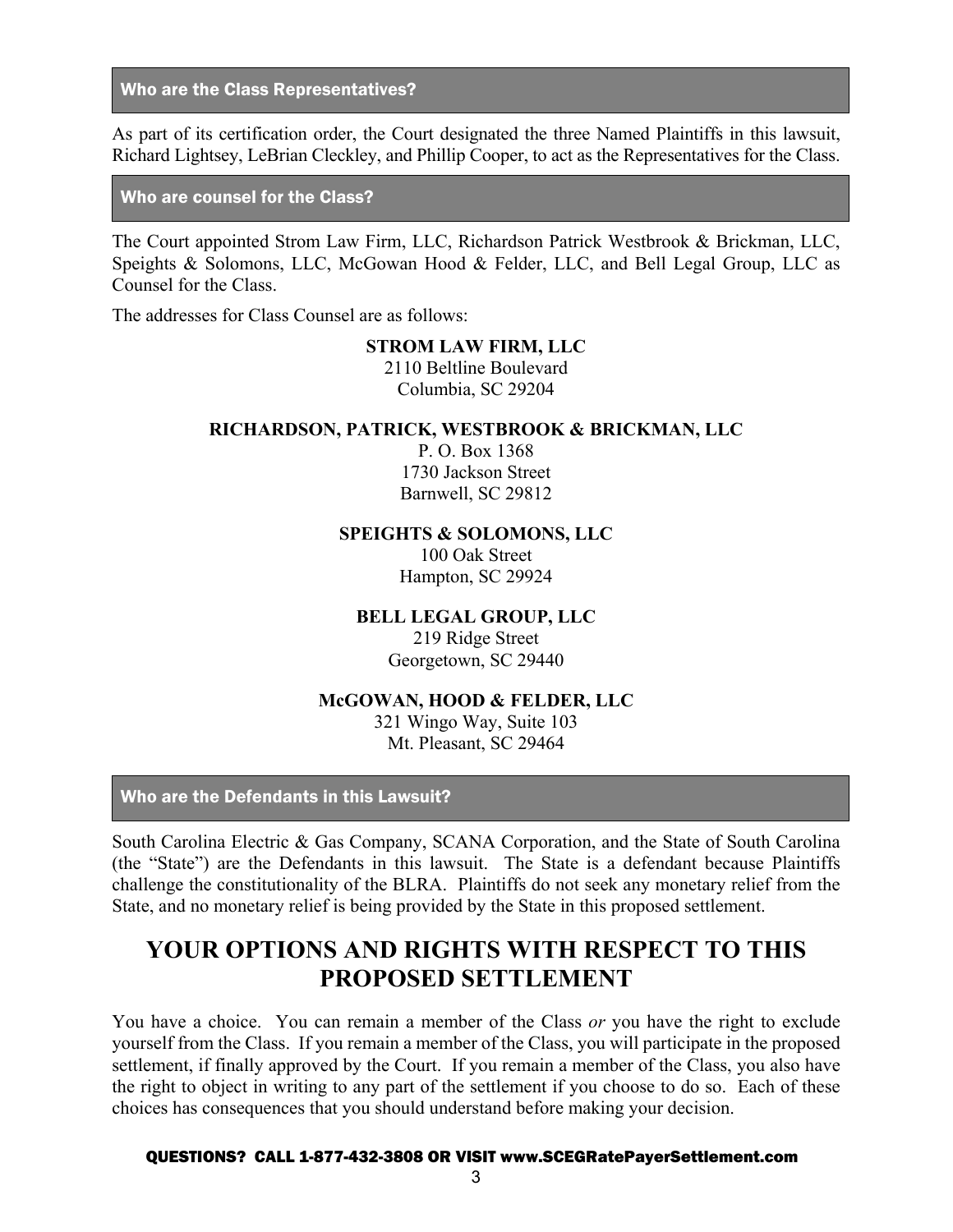## **A. If you wish to remain a member of the Class and participate in the proposed settlement, YOU DO NOT NEED TO DO ANYTHING AT THIS TIME.**<sup>1</sup>

If you wish to remain a member of the Class and participate in the proposed settlement:

- 1. You will be entitled to receive the benefits provided by this proposed settlement if the Court grants final approval of the settlement.
- 2. Pursuant to the proposed settlement, Defendants will provide a common benefit consisting of cash, real estate, and prospective rate relief to be administered in the contemporaneous proceeding pending before the PSC (the "Common Benefit"). Defendants will (a) make a cash payment of one hundred fifteen million dollars (\$115,000,000.00) to a Common Benefit Fund; (b) transfer certain real estate (or the net proceeds from the sale(s) of certain real estate) to a Real Estate Trust to be sold in a manner supervised by the Court or a special master appointed by the Court to maximize the benefit to the Class and to fund the Common Benefit Fund; and (c) provide up to two billion dollars (\$2,000,000,000.00) in prospective rate relief to inure to the benefit of the Class Members over a period of time established in the contemporaneous proceeding pending before the PSC.
- 3. Class Counsel have conducted limited commercially reasonable due diligence on the value of the real estate being transferred into the Common Benefit Fund. Based on Class Counsel's independent investigation, Class Counsel estimate the net value of the real estate to be between \$60,000,000.00 and \$85,000,000.00. This valuation will be affirmed by appraisal, inspection, and additional due diligence, which will comport with the standard in the industry prior to any final settlement approval. Regardless of the commercial vetting performed by Class Counsel regarding the value of the real estate involved in this settlement, real estate values are subject to risks that include, but are not limited to, negative changes in economic conditions; the supply and demand for properties; changes in interest rates and other fiscal and monetary policies; changes in environmental laws or regulations, planning laws, and other governmental roles; changes in real property tax rates; unexpected repairs; under-insured or uninsured losses; damage to property from weather, vandalism, or terrorist acts; and other factors beyond the reasonable control of Class Counsel. Liquidation of the real estate will also require the expenditure of holding, appraisal, marketing, and closing costs.
- 4. The Common Benefit Fund will be distributed among the Class Members proportionately based on how much each Class Member paid in costs associated with the Project. There will be one or more distributions of the current cash in the Common Benefit Fund less (1) attorneys' fees and litigation expenses approved by the Court; (2) certain administrative, tax, and real estate expenses; (3) service awards to the Class Representatives approved by the Court; and (4) for any and all Class Members who submit valid Requests for Exclusion, the pro rata amount those Class Members would have received had they not chosen to submit such a request.<sup>2</sup>
	- a. In lieu of a cash distribution, a Class Member who is a current SCE&G customer may elect to receive a credit in the amount of the Class Member's

<sup>&</sup>lt;sup>1</sup> If the Class Member to whom this Notice was directed is deceased and you wish to participate in the proposed settlement on the deceased Class Member's behalf, you must follow the procedures in Section B. below.

 $^{2}$  By way of example only, if the net cash to be distributed after the deductions discussed above is \$100,000,000.00, and the total advanced financing costs paid by all Class Members who do not request exclusion are \$2,000,000,000.00, a Class Member who paid \$1000 in advanced financing costs will receive \$50 and have future SCE&G bills reduced from what they would have been without the settlement in an amount determined by the PSC.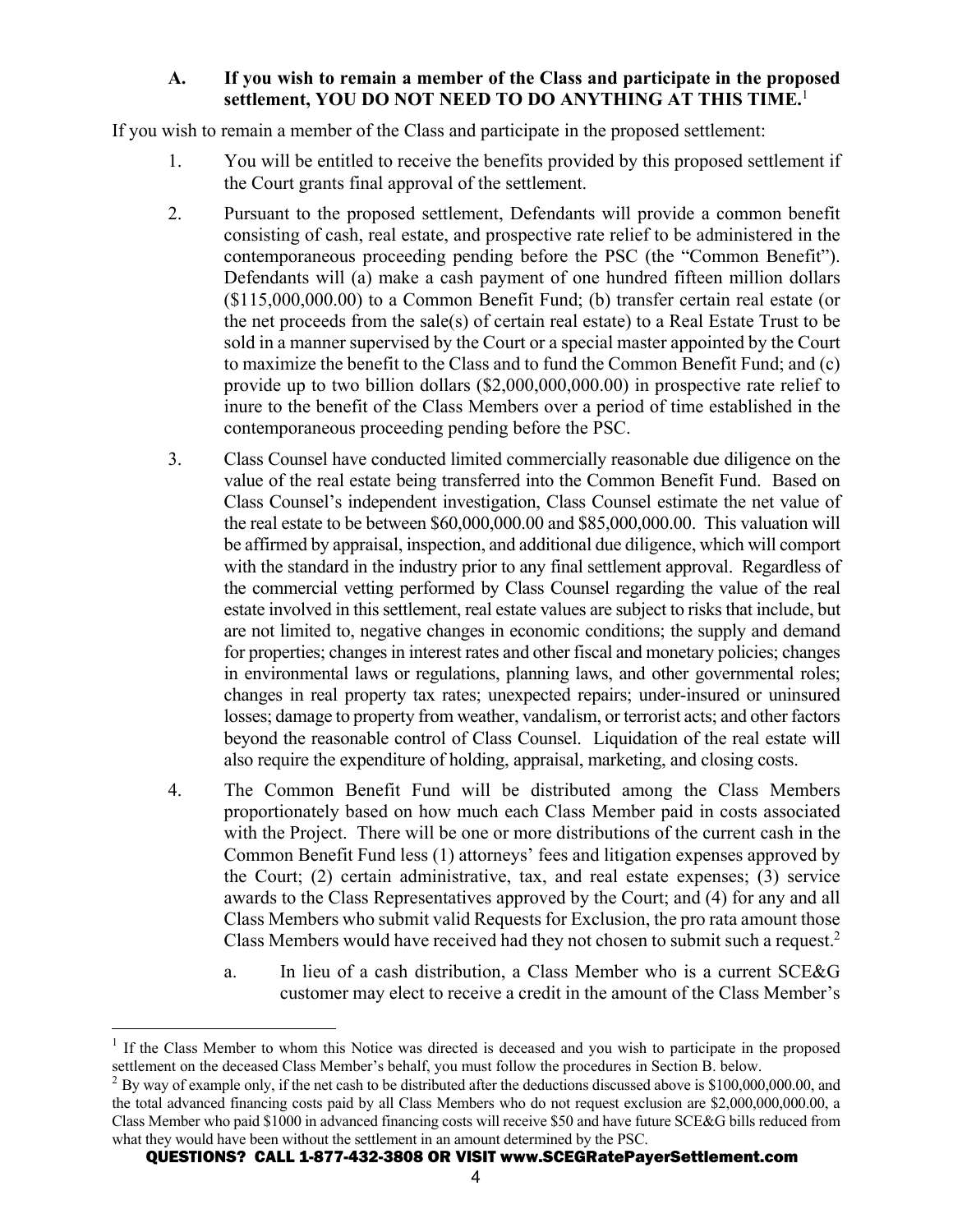pro rata share to be applied to the Class Member's monthly SCE&G bill by submitting the Bill Credit Election Form available at www.SCEGRatePayerSettlement.com. The election to receive a bill credit will be applicable to all distributions from the Common Benefit Fund as long as the electing Class Member remains a current SCE&G customer at the time of the distribution.

- 5. Class Counsel and the Class Representatives will continue to represent your interests in this case. At the outset in August 2017, Class Counsel agreed to handle the case on a "contingent" basis and to advance all costs and expenses on behalf of the Plaintiffs and the Class. Class Counsel intend to file a Motion for Attorneys' Fees and Expenses to be paid from the Common Benefit Fund, in an amount not to exceed 5% of the Common Benefit, inclusive of expenses advanced by Class Counsel. Defendants shall have the right to object if they choose. Class Counsel's Motion for Attorneys' Fees and Expenses must be approved by the Court. Class Counsel will also ask the Court to approve Class Representative service awards of \$2500.00 to recognize the time, energy, and commitment of the Class Representatives during the litigation.
- 6. In completing the settlement approval process, Plaintiffs will petition the Court for a Final Order dismissing this case as to the Class Members with prejudice, and any person who remains in the Class and does not request exclusion from the settlement will be bound by it.

### **B. If you want to participate in the proposed settlement on behalf of a deceased Class Member, this is what you must do:**

If you want to participate in the proposed settlement on behalf of a deceased Class Member, the Personal Representative or next of kin of the deceased Class Member must submit the Deceased Class Member Claim Form available at www.SCEGRatePayerSettlement.com and provide a death certificate, letters of appointment, and/or proof of next of kin status no later than **April 5, 2019**.

## **C. If you want to exclude yourself from the proposed settlement, this is what you must do:**

If you want to exclude yourself from this proposed settlement, you must mail or deliver a Request for Exclusion to Class Counsel at the address set forth below. Your Request for Exclusion must contain the following information **and must be signed by the Class Member**: (1) the full name of the Class Member; (2) the current address of the Class Member; (3) the SCE&G service address and/or account number for which the Class Member is requesting exclusion; (4) reference *Lightsey, et al. v. South Carolina Electric & Gas Company, et al.*, pending before the Court of Common Pleas for Hampton County, Civil Action No. 2017-CP-25-335; and (5) must state in express and clear terms the Class Member's desire to be excluded from the settlement and from the Class. Failure to comply with these requirements and to timely submit a proper Request for Exclusion shall result in the Class Member being bound by the terms of the Settlement.

A Request for Exclusion Form is available at www.SCEGRatePayerSettlement.com for your convenience. You must mail or deliver your Request for Exclusion to:

> SCEG Rate Payer Settlement P.O. Box 3578 Portland, OR 97208-3578

**To be effective, the Request for Exclusion must be completed, signed, and postmarked or delivered no later than March 6, 2019.**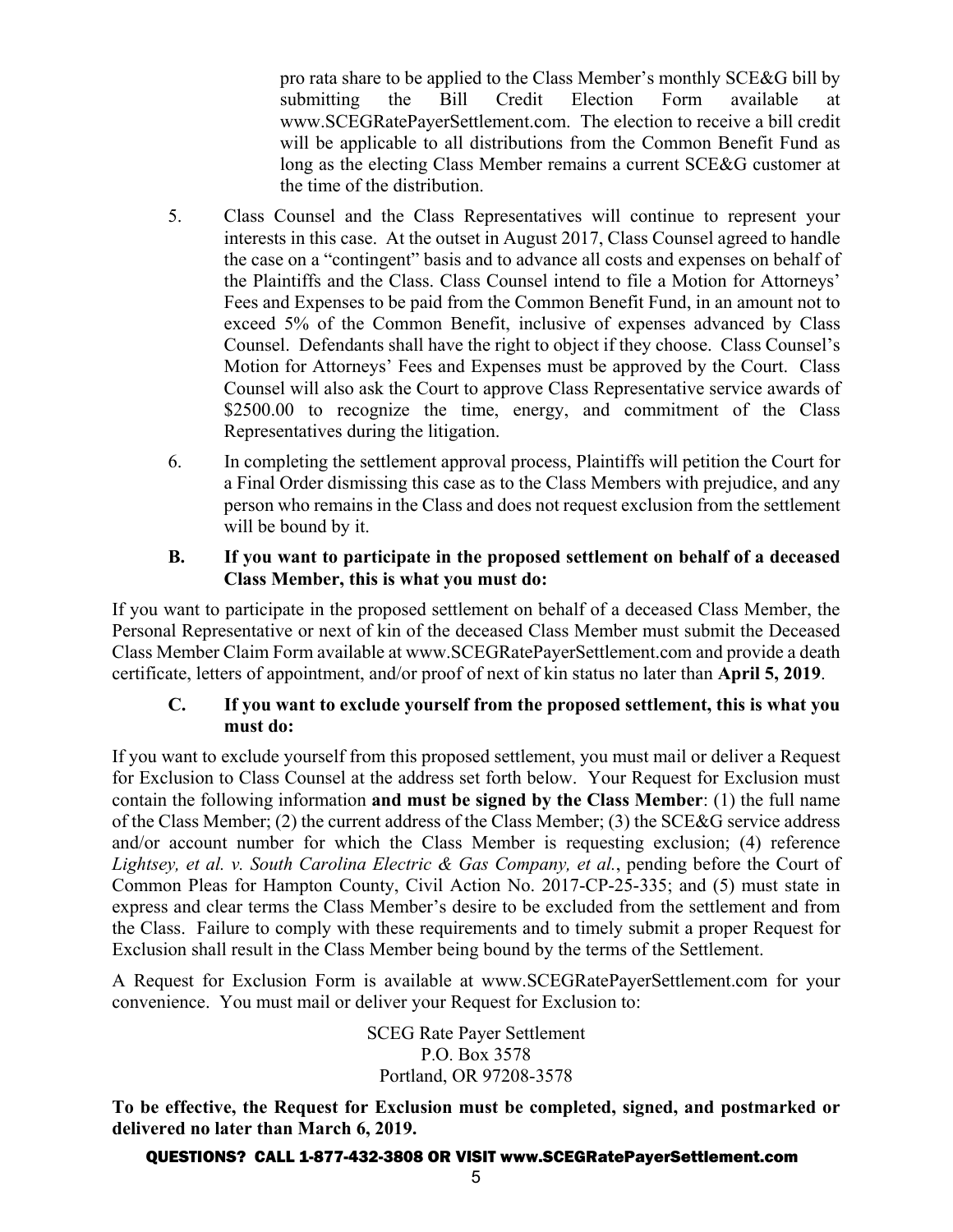By making this election to be excluded from the proposed settlement:

- 1. You will not share in any recovery that might be paid to the Plaintiffs and the Class Members as a result of the settlement;
- 2. You may not file an objection to the settlement;
- 3. You will not be bound by any determinations or any judgment made in this lawsuit, whether favorable or unfavorable, and you will not be entitled to any relief awarded to the Class under the settlement or otherwise; and
- 4. You may attempt to pursue any claims you have against Defendants at your own risk and expense by filing your own lawsuit.

## **D. If you wish to object to any portion of the settlement, this is what you must do:**

If you remain a member of the Class, you have the right to object to the fairness of any aspect of the proposed settlement. If you wish to object, you must both file with the Court and mail to Class Counsel and Defendants' Counsel a written objection specifically referring to *Lightsey, et al. v. South Carolina Electric & Gas Company, et al.*, pending before the Court of Common Pleas for Hampton County, Civil Action No. 2017-CP-25-335. All objections must include the following information: (1) the full name of the Class Member; (2) the current address of the Class Member(s); (3) the SCE&G service address and/or account number; (4) all specific objections and the reasons in support thereof; and (5) any and all supporting papers. Any Class Member who files an objection must also appear at the Fairness Hearing in person or through counsel to show why the proposed settlement should not be approved as fair, reasonable, just, and adequate.

If you intend to object through counsel, your attorney must append a list of all prior objections previously filed by such counsel to class action settlements in state and federal courts, and with respect to each, provide (1) the case number; (2) the court where the prior objection was filed; (3) and the outcome of the objection.

Any Class Member who does not properly file and serve a timely written objection to the settlement shall not be permitted to object to the settlement at the Fairness Hearing and shall be foreclosed from seeking review of the settlement by appeal, collateral attack, or otherwise.

To file your objection with the Court, you must mail or deliver the original of the written objection to:

Hampton County Clerk of Court P.O. Box 7 Hampton, SC 29924

# **PLEASE DO NOT CALL THE COURT.**

You must also mail copies of your written objections to the following Counsel:

**STROM LAW FIRM, LLC** Re: *Lightsey, et al. v. SCE&G, et al.* 2110 Beltline Blvd. Columbia, SC 29204

## **KING & SPALDING LLP**

Re: *Lightsey, et al. v. SCE&G, et al.* 1180 Peachtree St. NE Atlanta, GA 30309

**To be effective, the objection must be postmarked or delivered to the Court and Counsel no later than April 29, 2019.**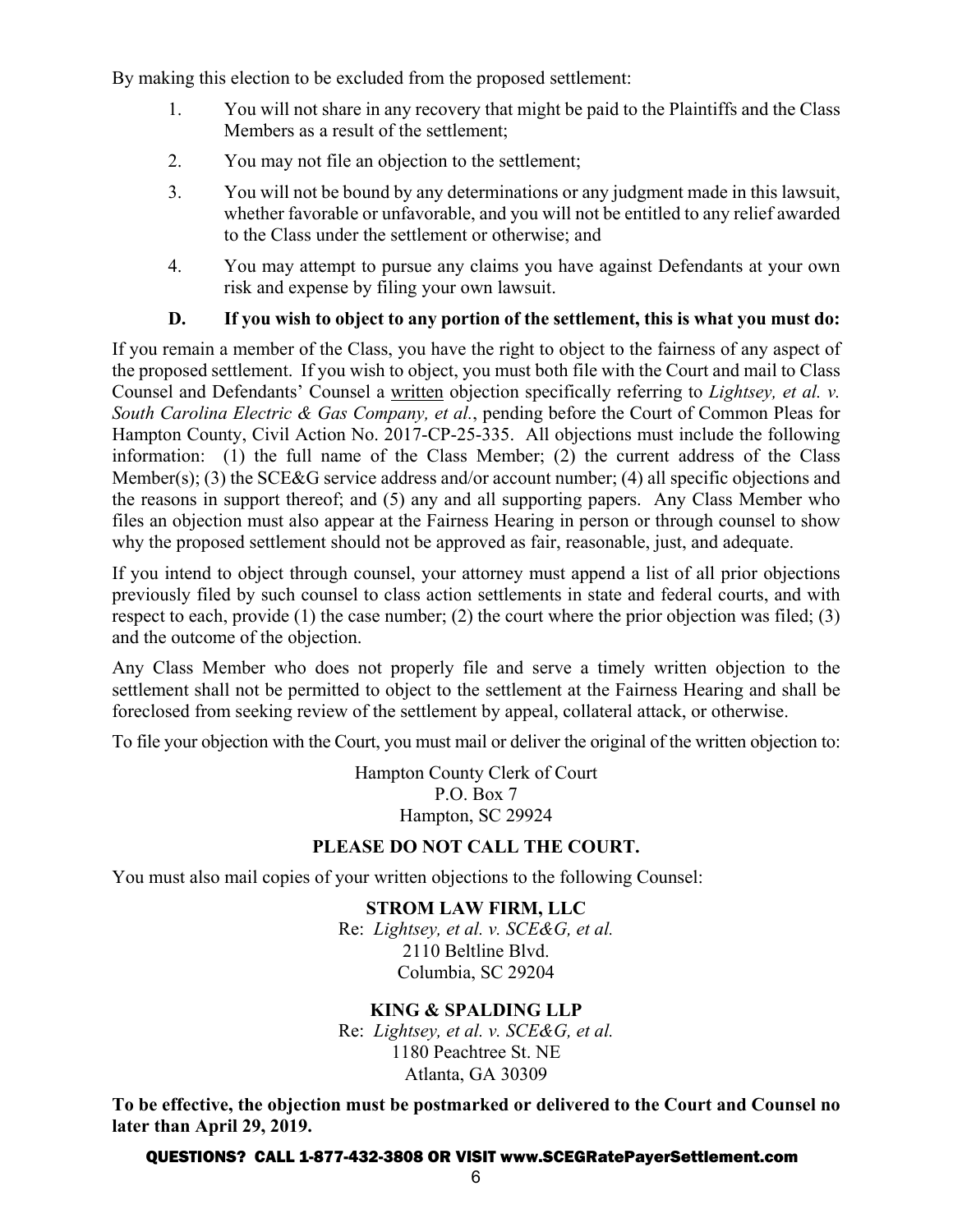# **THE FINAL FAIRNESS HEARING AND RELEASE OF CLAIMS**

**The Final Fairness Hearing.** The Court will hold a final hearing to consider the fairness and adequacy of this proposed settlement and to consider Class Counsel's Motion for Attorneys' Fees and Expenses on **May 14, 2019, at 10:00 a.m., York County Courthouse, Moss Justice Center, 1675 York Highway, York, SC 29745**.

**Release.** The proposed settlement is intended to resolve and terminate all claims that were raised or could have been raised by or on behalf of the Class Members as alleged in the Complaint in this matter relating to (1) the constitutionality of the BLRA or any order issued or action taken thereunder; (2) any activity associated with the passage of the BLRA; (3) any activity associated with the decision to begin construction of the Project; (4) any activity associated with construction efforts associated with the Project; (5) any activity associated with the decision to abandon construction efforts associated with the Project; and (6) any activity associated with the disclosures made, or not made, to the Office of Regulatory Staff or the South Carolina Public Service Commission regarding the Project. The proposed settlement, if finally approved by the Court, will result in the release by each Class Member of all such claims, as more specifically provided in the Settlement Agreement. The claims against Defendants and the State alleged in the Complaint will be dismissed with prejudice as to all Class Members.

# **FREQUENTLY ASKED QUESTIONS**

## What will it cost me to remain a Class Member?

You will be represented by Class Counsel if you do not elect to exclude yourself from the proposed settlement. There is no out-of-pocket cost for this representation to any member of the Class regardless of the outcome. Class Counsel agreed to handle the case on a "contingent" basis and to advance all attorneys' fees, litigation expenses, and costs on behalf of the Plaintiffs and the Class.

Class Counsel will ask the Court to award them an amount not to exceed 5% of the Common Benefit as reasonable attorneys' fees for their work and reimbursement of their litigation expenses and costs. Defendants shall have the right to object if they choose. The Court will determine whether attorneys' fees, expenses, and costs will be awarded and, if so, what the amount of the attorneys' fees, expenses, and costs will be.

#### What if the address at which I received the Summary Notice is no longer current?

If your mailing address has changed, or is expected to change in the future, or if you received the Summary Notice at an address other than that listed on the envelope, you should send your new mailing address and the SCE&G service address and/or account number for which you received the Summary Notice to the Claims Administrator to:

> SCEG Rate Payer Settlement P.O. Box 3578 Portland, OR 97208-3578

## What if I am no longer a SCE&G customer?

For purposes of this proposed settlement, you are deemed to be a Class Member and entitled to receive benefits under the settlement if you paid costs associated with the Project as a component of your payment to SCE&G for electricity service at any time prior to November 23, 2018.